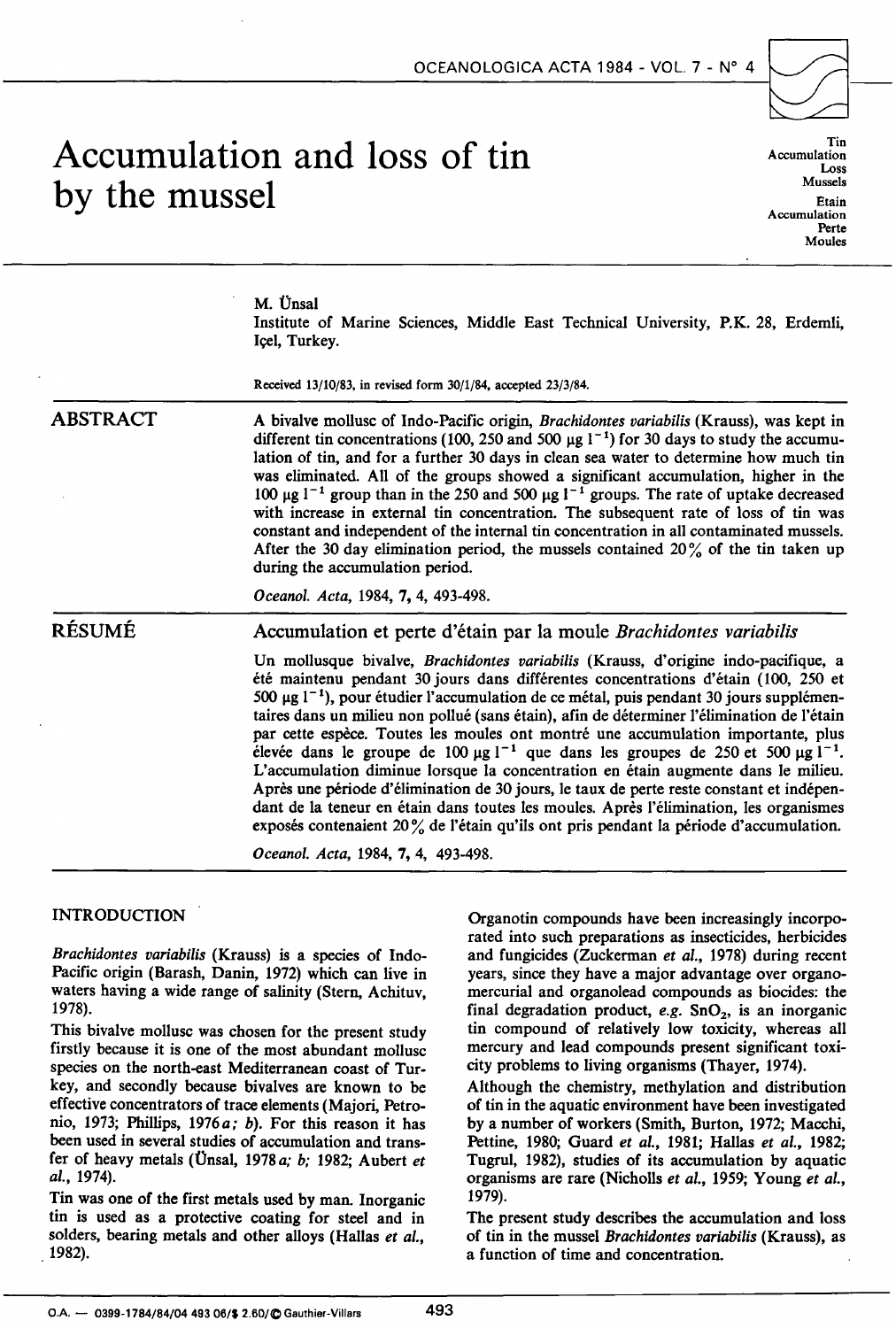## MA TERIALS AND METHODS

#### Sampling and acclimatization of organisms

In January 1982, three hundred mussels of  $23 + 1$  mm were collected from their natural beds in front of our laboratory. Shells were scraped with a knife to remove encrusting organisms and then washed with tap water. The organisms were placed in three continuously aerated glass aquaria, each containing 40 1 of sea water, and were acclimatized to laboratory conditions for two months prior to initiation of the experiments. During acclimatization, the sea water was changed twice daily and the mussels were fed on algae which exist naturally in sea water.

#### Bioaccumulation of tin

Following the two-month acclimatization period, the mussels were distributed among four glass aquaria, each containing 8 1 of sea water of  $36.5\frac{0}{00}$  S obtained from the area of collection. Experiments started with 60 organisms in each aquarium. In the first aquarium, organisms were maintained in a medium containing 100  $\mu$ g 1<sup>-1</sup> Sn (as SnCl<sub>4</sub>), while the second and third, they were subjected to 250 and 500  $\mu$ g 1<sup>-1</sup> Sn respectively. The fourth aquarium, without added tin, served as a control. Experiments were conducted at  $22 \pm 2*C$ for 30 days. During this period, the sea water was changed daily end, after each change, tin was added from a stock solution containing  $1000$  mg  $1^{-1}$  SnCl<sub>4</sub> in distilled water. Six contaminated and six control mussels were sampled at time intervals of 3, 7, 14, 21 and 30 days and deep-frozen pending analyses.

#### Loss of tin

At the end of the 30-day bioaccumulation period, a further 30-day loss period was begun to investigate whether mussels could eliminate the accumulated tin. AU aquaria were cleaned of precipitated and adsorbed material; they were scraped with a brush and washed in following order: with tap water and then with diluted  $(15\%)$  HCl, again with tap water and finally with sea water. Contaminated mussels (30 mussels in each aquarium) were then placed in the tin-free aquaria. Experimental conditions were similar to those described in the previous paragraph, except that tin was not added to any aquarium. Six test organisms and six controls were removed at the same time intervals (3-7-14-21 and 30 day) as in the bioaccumulation experiment. The mussels were fed neither during the bioaccumulation nor the loss period.

Dry weights are based on the means of ten mussels taken on days 0, 30 and 60 from each aquarium. Determination of dry weight was carried out according to the procedure described by Bernhard (1976).

#### Analyses of samples

Frozen mussels were first thawed and removed from their shells. The soft tissues shells of each musset were then weighed and digested in a concentrated nitric acid

(Aristar) and perchloric acid (Aristar) mixture with a  $HNO<sub>3</sub>:HClO<sub>4</sub>$  ratio of 4:1 (v/v). Digestion was carried out at 100\*C. The samples were first digested in hot nitric acid for 12 h and then perchloric acid was added. After twelve hours, the liquid medium was allowed to evaporate. Following evaporation, dry samples were collected in 25 ml of distilled water and stored in a refrigerator until analysis. Samples were analysed by a Varian Techtron AA6 atomic absorption spectrophotometer, using the analytical procedure described by Braman and Topkins (1979) and Hodge *et al.* (1979), and improved by Tugrul (1982).

## RESULTS

Table 1 shows the resulting metal concentrations in the mussels. The results are the mean of four individuals analysed separately.

After the 30-day accumulation period, the highest tin concentration was observed in organisms exposed to the lowest (100  $\mu$ g l<sup>-</sup>) external concentration. In this group, a slight increase was observed with time (Fig. 1 A). The accumulation pattern was similar in both the 250 and 500  $\mu$ g 1<sup>-1</sup> groups: accumulation reached its maximum value at day 3 of the experiment, after which a conspicuous equilibrium occurred in these two groups and was maintained until the end of the experiments (Fig. 1 C and E).

Table 1

*Metal uptake and loss in soft tissues of Brachidontes variabilis (ng/g* wet wt) at the outset, after 30-day accumulation and after a further *30-day elimination period, and percentage of loss* ( x ).

|                                                                                                          |                |                 |     |     | Tin concentration in soft tissues |
|----------------------------------------------------------------------------------------------------------|----------------|-----------------|-----|-----|-----------------------------------|
| Tin content                                                                                              |                | $(ng/g$ wet wt) |     |     |                                   |
| in redium                                                                                                | % of<br>dry wt |                 |     |     | Day 0 Day 30 Day 60 $\%$ of loss  |
|                                                                                                          | $12.4 \pm 1.8$ | 14              | 19  | 22  |                                   |
|                                                                                                          |                | 15              | 641 | 132 | 79.4                              |
|                                                                                                          |                | 13              | 298 | 57  | 80.9                              |
| 0 (control)<br>100 $\mu$ g 1 <sup>-1</sup><br>250 $\mu$ g 1 <sup>-1</sup><br>500 $\mu$ g 1 <sup>-1</sup> |                | 14              | 382 | 69  | 81.9                              |

(\*) The results are means of four mussels.

In control mussels the tin concentration was slightly increased by the end of a 60-day experimental period. The concentration factor was higher in the 100  $\mu$ g l<sup>-1</sup> group than in either of the other two groups (Fig. 2).

The uptake of tin decreased with increasing concentration of  $SnCl<sub>4</sub>$  in the sea water. Though the tin concentration in the 500  $\mu$ g l<sup>-1</sup> groups (Fig. 1 E) was higher than that in the 250  $\mu$ g 1<sup>-1</sup> group (Fig. 1 C), it may be seen from Figure 2 that the latter group established a greater accumulation factor relative to the sea water than the former. In ail test groups, shells contained a significant amount of tin (Tab. 2).

By the end of the 30-day elimination period, a significant Joss of tin had occurred in ali contaminated groups. After 3 days of elimination a sharp decrease was observed in the tin concentration in ali exposed mussels; this decrease continued for 14 days in the 100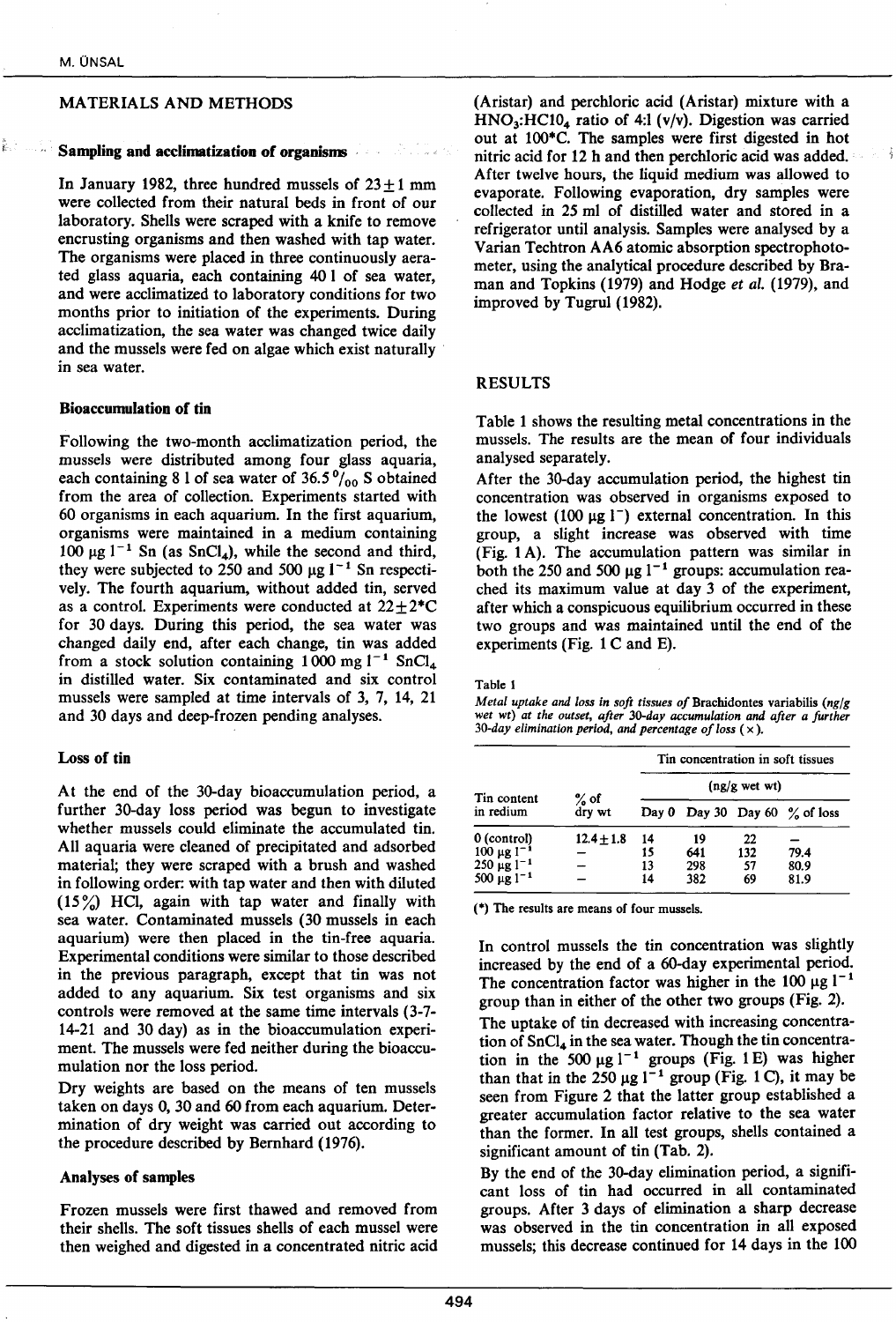#### Figure 1

Accumulation and loss of tin in soft tissues of Brachidontes variabilis at different test concentrations and as a function of time.





Figure 2 Concentration factor of tin in tissues of mussels during a 30-day accumulation period.

and 250  $\mu$ g l<sup>-1</sup> group, after which the concentration remained fairly constant until the end of the experiment. Thus, the pattern of the elimination curves of these two groups was more or less similar, while the elimination curve of the 500 µg group was quite different. The organisms of this group were probably unable to equilibrate their metal content throughout the elimination experiment. Although the 100  $\mu$ g l<sup>-1</sup> group always contained the highest tin content, after the 30-day loss period the percentage of loss was almost the same in all group (Tab. 1).

#### Table 2

Concentration factors in solft tissues and shell of B. variabilis. Concentration factor is based on the ratio, tin concentration in contaminated organisms concentration in the medium  $(*)$ .

|                | Concentration factor |                    |                    |  |
|----------------|----------------------|--------------------|--------------------|--|
| <b>Tissues</b> | $100 \text{ mg/l}$   | $250 \text{ mg}/1$ | $500 \text{ mg}/1$ |  |
| Soft tissues   | 6.4                  | 1.2                | 0.7                |  |
| Shell          | 5.8                  | 2.5                | 1.1                |  |

(\*) The results are means of four mussels.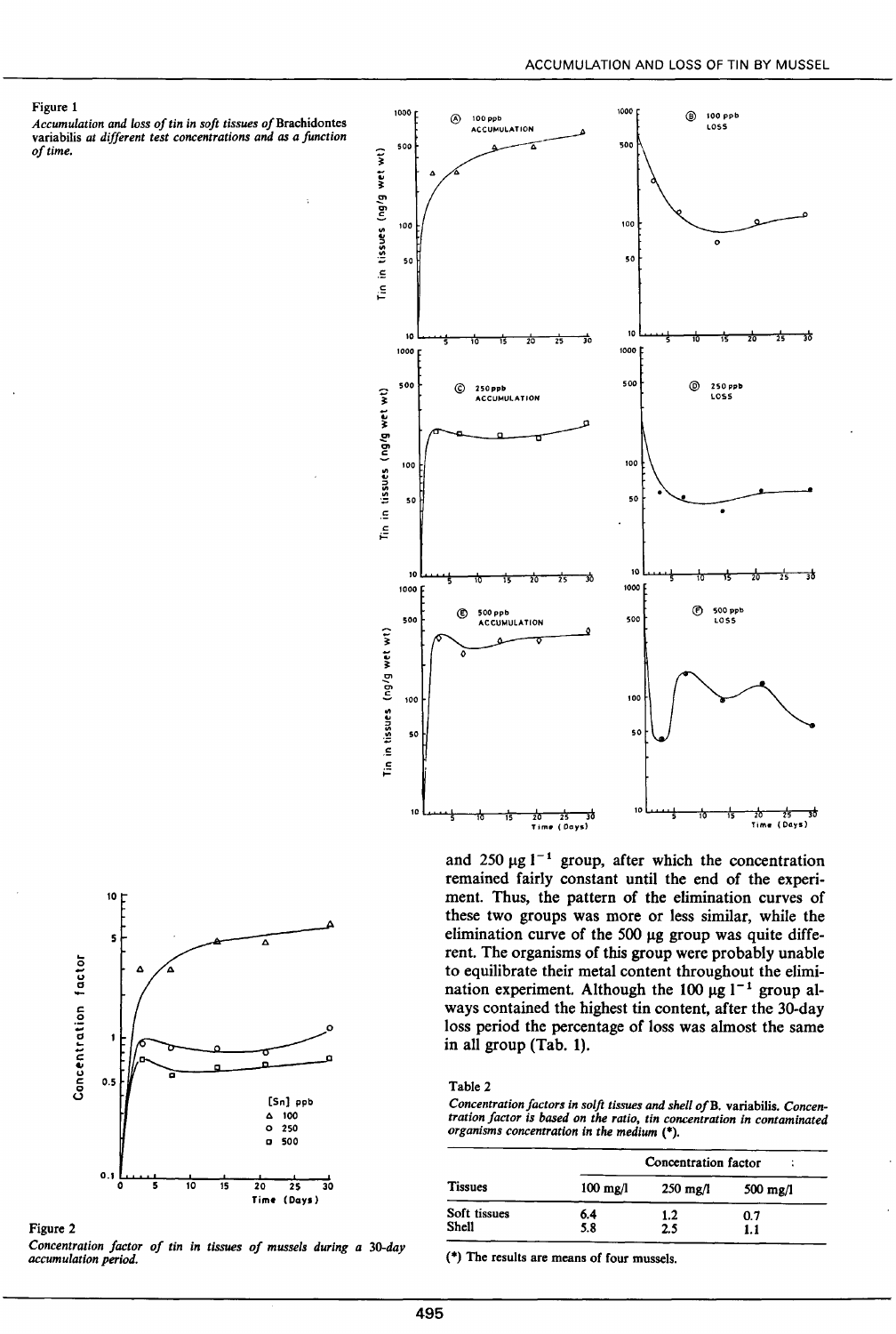ł

#### DISCUSSION

We have demonstrated the accumulation and release of tin by mussels in aquaria under controlled conditions. The results showed that in ail test groups, except controls, tin was accumulated in significant amounts by mussels. As an example, the amount of tin in the 100  $\mu$ g 1<sup>-1</sup> group attained a maximum concentration of  $640 \mu g$  l<sup>-1</sup> in the soft tissue after a 30-day exposure period (Fig. 1 A). Heavy metals are taken up by marine organisms from two main sources: the medium (water) and the food. The relative importance of these two sources bas beeninvestigated(Schulz-Baldes, 1974; Bouquegneau, Noël-Lambot, 1977; Ünsal, 1978 b; 1983). Furthermore, several mechanisms are involved in the accumulation of heavy metals from these sources (Romeril, 1971; Bryan, 1971) and a number of internai and externat factors are known to affect the uptake of metals. Thus Delhaye and Cornet (1975), studying the effect of copper on *Mytilus edulis* during its reproductive period, observed that the spawning period was accompanied by an acceleration of copper uptake. Since, at this time, the animal's metabolism is very high and the renewal of water caused by ventilation of the gills is rapid, so is the copper accumulation. The results found by Phillips  $(1976a)$  showed that seasonal weight variations are strongly related to the annual reproductive cycle of *Mytilus edulis* and that concentration of zinc and other metals reciprocated these weight variations. The present experiments were conducted from April to June, which is the spawning period for many marine animals. During dissection, we found most mussels, removed in April (start of experiment) and in May, to contain ripe eggs, thus proving that *Brachidontes variabilis* spawns during these months. We therefore suggest that this spawning was a contributory factor to the accumulation of tin in mussels.

Significant individual variations were observed in the rate of uptake of tin. These were probably due to variations in the stage of development of the gonads in different mussels. Simpson (1979) suggested that comparisons between mussels at different stages of the reproductive cycle would show different concentrations of metals. Our observations support this suggestion. The ability to accumulate tin decreased with increasing tin concentration in the medium, as was observed by Miramand *et al.* (1980). These authors observed that there was a tendency towards decreased vanadium uptake by mussels in sea water containing elevated vanadium concentrations. Similar results were observed by Bryan (1971) in lobster. Showing that the rate of zinc uptake in whole lobsters and in the isolated gills was not proportional to the sea water concentration of zinc, and that relatively more zinc was taken up from low concentrations and relatively less from high concentrations, Bryan presumed that this phenomenon probably occurred because adsorption, the rate of which is not proportional to the sea water concentration of zinc, is involved.

As the uptake of heavy metals in marine bivalve molluscs takes place by either active processes (filtration) or passive processes -adsorption on bysus and gills), it is probable that some part of the tin in soft tissues of *Brachidontes variabilis* resulted from passive accumulation, and consequantly that the uptake of tin is not proportional to external concentrations. Bryan and Hummerstone (1973) have similarly suggested from the results of radionuclide experiments that in *Nereis diversicolor,* the rate at which Zn is absorbed is proportional to the degree of adsorption at the surface of the body, rather than to the external concentration. On the other band, Schulz-Baldes (1974) showed that the rate of uptake of Pb in the soft parts of *Mytilus edulis* was proportional to the lead concentration in the medium and that accumulation increased with increasing externat concentrations. The same relationship was found in different organisms by other authors (Pringle *et al.,*  1968; Bryan, 1969; 1971; D'Silva, Kureishy, 1978).

In our experiment, accumulation was relatively important after 3 days in ali exposed mussels. After this time, tin concentration reached a steady state in both the 250 and 500  $\mu$ g 1<sup>-1</sup> groups, but continued to increase in the 100  $\mu$ g 1<sup>-1</sup> group. Although a steady state occurred in the 250  $\mu$ g 1-1 and 500  $\mu$ g 1<sup>-1</sup> groups, the concentration of tin was 10 to 20 times higher than that in the controls. If we compare the concentration factors of the three contaminated groups, it can be readily seen from Figure 2 that the 100  $\mu$ g l<sup>-1</sup> group accumulated 6 to 8 times more tin than the 250 and 500  $\mu$ g 1<sup>-1</sup> groups respectively. Cunningham and Tripp ( 1973), who studied the accumulation and depuration of mercury in the American oyster, *Crassostrea virginica,* found that when C. *virginica* was exposed to an experimental sea water concentration of 10 and 100 ppb mercury the biological enrichment factors were 2 800 and 1400 respectively.

Dunng our experiments no mortality was observed in any experimental group. However, the appearance of mussels kept in the 500  $\mu$ g 1<sup>-1</sup> tin concentration was not as healthy as that of the other groups and their body colour started to become pale towards the end of the experiments. This poor condition might also have had some bearing on the accumulation of tin in the group concerned.

Because sorne heavy metals are so readily accumulated by marine organisms, the main issue for most organisms is often not one of uptake but one of removal (Bryan, 1971). This author stated four different ways by which metals could be removed from the body of marine organisms: 1) loss of metal from the body surface or gills; 2) excretion into the gut; 3) excretion in the urine; and 4) storage in a particular tissue.

In the present study, an important decrease of tin in the 100 and 250  $\mu$ g l<sup>-1</sup> groups was observed in the first 14 days of the elimination experiment (Fig. 1 B, D). The tin concentration decreased by  $89\%$  in the 100  $\mu$ g 1<sup>-1</sup> and 87% in the 250  $\mu$ g 1<sup>-1</sup> group in 14 days. After this time, the concentration remained fairly constant for a further 16 days. Our results are quite similar to those of Cunningham and Tripp (1973). They observed that during the depuration period, mercury concentrations in a 100 ppb group declined by  $43\%$  in 18 days, and remained at this concentration for a further 14 days; in the 10 ppb group, there was a significant decline for the first 18 days but no further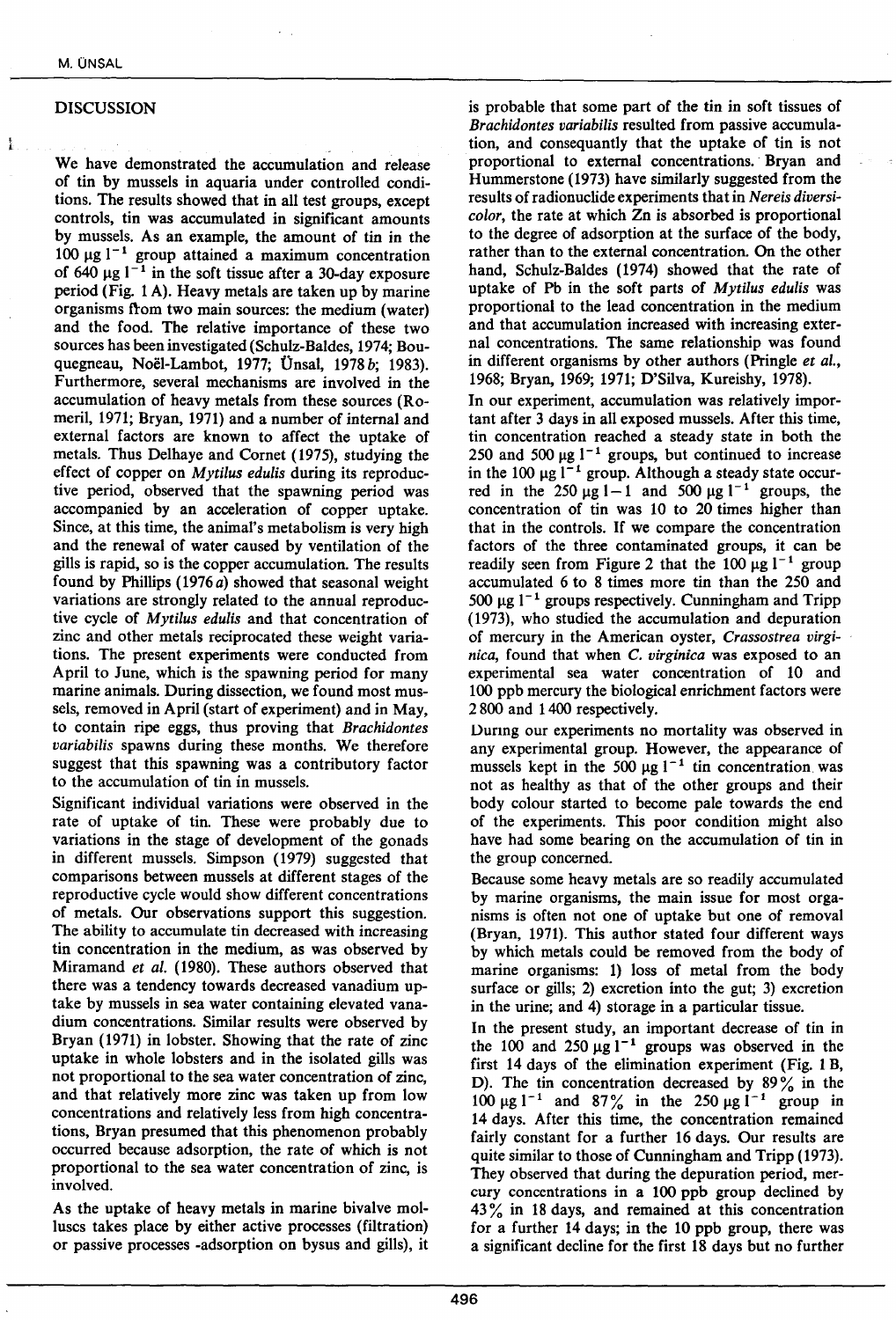decline occurred for the remainder of a 160-day depuration period. Elimination of tin in the 500  $\mu$ g 1<sup>-1</sup> group was very irregular (Fig. 1 F); several fluctuations followed each other and an undulating curve was obtained. Probably the mussels of this group reaccumulated the tin they eliminated. Irrespective of the internat concentrations, the loss of tin was constant (about  $80\frac{\cancel{6}}{0}$ ), and thus independent of internat concentrations in all test groups (Tab. 1).

Schulz-Baldes (1974) pointed out that the rate of loss was proportional to the lead concentration in the tissues of *Mytilus edulis* and that the rate of loss increased with higher internal concentration. Although loss of tin was quite high in all contaminated mussels, the concentrations remaining after the 30-day elimination period were 3 to 6 times higher than those in the controls. Cunningham and Tripp (1973) showed that total elimination of all accumulated mercury from the tissues of *Crassostrea virginica* was not achieved, even after 6 months of depuration.

Different bivalve mollusc species have been proposed as indicator organisms by a number of authors (Majori, Petronio, 1973; Schulz-Baldes, 1974; Phillips, 1976 a; *b;*  Bryan, Uysal, 1978), since they possess certain specifie characteristics required of such organism. These characteristics have also been described by several investigators (Bittel, Lacurly, 1968; Butler *et al.,* 1971; Haug *et al.,* 1974). We suggest that *Brachidontes variabilis* presents most of these characteristics and, having observed that it accumulated tin in significant amounts from its environment even though the tin concentration was 10000 times greater than that found in unpolluted sea water, that it may be used as an indicator of tin in areas polluted by this metal.

To summarize, in the present experiment we observed the accumulation and loss of tin in the musset *Brachidontes variabilis.* The degree of accumulation was found to be highest at the lowest concentration used, and to decrease with increase in the concentration of tin in the medium. The rate of loss was constant in ali contaminated mussels, and may thus be considered to be independent of internai concentrations.

We consequently suggest that *Brachidontes variabilis*  can be used as an indicator organism of pollution by tin.

# Acknowledgement

The author wishes to thank Dr. S. Tugrul for his assistance in the analyses of samples by atomic absorption spectrophotometry.

#### **REFERENCES**

Aubert M., Bittel R., Laumond F., Romeo M., Donnier B., Barelli M., 1974. Utilisation d'une chaîne trophodynamique de type néritique à mollusques pour l'étude des transferts de polluants métalliques, *Rev. !nt. océanogr. Méd.,* 33, 7-29.

Barash A., Danin Z., 1972. The Indo-Pacific species of mollusca in the Mediterranean and notes on a collection from the Suez Canal, *Israel* J. *Zoll.,* 21, 301-374.

Bernhard M., 1976. Manual of methods in aquatic environment research. Part 3. Sampling and analysis of biological material (guidliresearch. Part 3. Sample and analysis of the FAO/GFCM/UNEP joint-coordinated project on pollution in the Mediterranean, *FAO Fish. Tech. Rep.,* 158, 124 p.

Bittel R., Lacurly G., 1968. Discussion sur le concept de facteur de concentration entre les organismes marins et l'eau en vue de l'interprétation des mesures, *Rev. !nt. Océanogr. Méd.,* 11, 107-128.

Bouquegneau J.-M., Noël-Lambot F., 1977. L'accumulation du mercure à partir de l'eau et de la nourriture chez les poissons marins, *Rev. !nt. Océanogr. Méd.,* 48, 107-116.

Braman R.S., Topkins M. A., 1979. Separation and determination of nanogram amounts of inorganic tin and methyltin compounds in the environment, *Anal. Chem.,* 51, 1, 12-19.

Bryan G. W., 1969. The adsorption of zinc and other metals by the brown sea weed *Laminaria digitata,* J. *Mar. Biol. Assoc. UK,* 49, 225-243.

Bryan G. W., 1971. The effects of heavy metals (other than mercury) on marine and estuarine organisms, *Proc. R. Soc. London, Ser. B,*  177, 389-410.

Bryan G.W., Hummerstone L.G., 1973. Adaptation of the polychacte, *Nereis diversicolor* to estuarine sediment containing high concentrations of zinc and cadmium, J. *Mar. Biol. Assoc. UK,* 53, 839-857.

Bryan G. W., Uysal H., 1978. Heavy metals in the burrowing, *Scrobularia plana* from the Tamar Estuary, J. *Mar. Biol. Assoc. UK,* 58, 89-108.

Butler P. A., Andren L, Bond G.J., Jemelov A., Reisch D.J., 1971. Monitoring organisms, in: *F AO Technical Conference on marine pollution and its effects on living resources and ftshing, Rome,* 1970, *suppl. 1: Methods of detection, measurement and monitoring of pollutants in the marine environment,* edited by M. Ruivo, London, Fishing News Books Ltd., 101-102.

Cunningham P. A., Tripp M. R., 1973. Accumulation and depuration of mercury in the American oyster, *Crassostrea virginica, Mar. Biol.,*  20, 14-19.

Delhaye W., Cornet D., 1975. Contribution to the study of the effect of Copper on *Mytilus edulis* during reproductive period, *Comp. Biochem. Physiol.,* SOA, 511-518.

D'Silva C., Kureishy T. W., 1978. Experimental studies on the accumulation of copper and zinc in the green mussel, *Mar. Pollut. Bull.*, 9, 187-190.

Guard H. E., Cobet A. B., Coleman W. M., 1981. Methylation of trimethyltin compounds by estuarine sediment, *Science,* 213, 770-771. Hallas L.E., Means J.C., Cooney J.J., 1982. Methylation of tin by estuarine microorganisms, *Science,* 215, 1505-1507.

Haug A., Melson S., Omang S., 1974. Estimation of heavy metal pollution in two Norwegian fjord areas by analysis of the brown alga *Ascophyllum nodosum, Environ. Pol/ut.,* 7, 173-193.

Hodge V. F., Seidel S. L, Goldberg E. D., 1979. Determination of tin (IV) and organotin compounds in natural waters, coastal sediment and macro algea by atomic absorption spectrophotometry, *Anal. Chem.,* 51, 8, 1256-1259.

Macchi G., Pettine M., 1980. Voltametric characterization and chemical behaviour of inorganic tin in natural waters, *Environ. Sei. Technol.,* 14, 7, 815-818.

Majori L., Petronio F., 1973. Marine pollution by metals and their accumulation by biological indicators (accumulation factor), *Rev. Int. Océanogr. Méd.,* 31-32, 55-90.